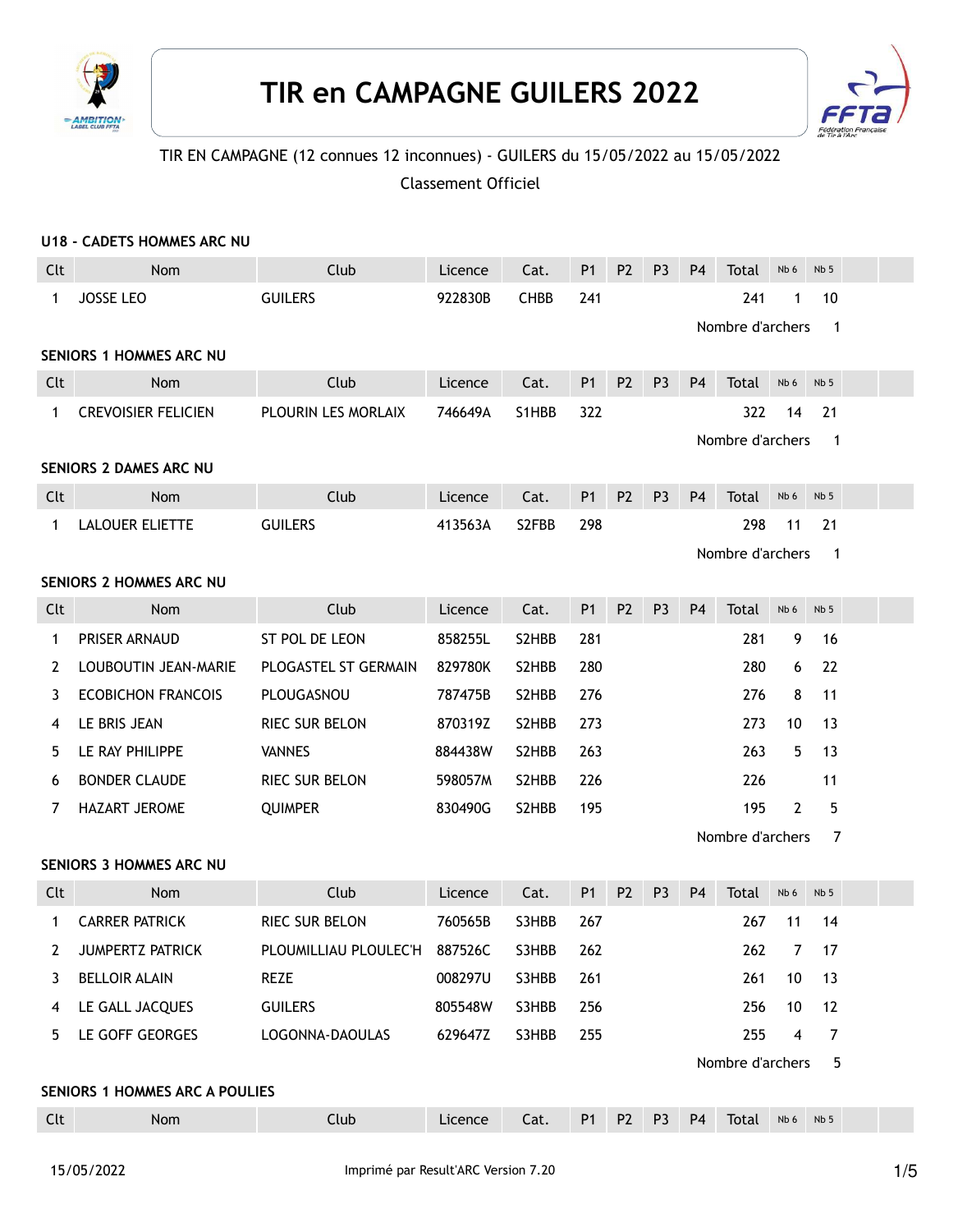|             | 1 LE BAUT LUCAS      | LOGONNA-DAOULAS               | 609586U | S1HCO | 389 | 389       | 38 26 |    |
|-------------|----------------------|-------------------------------|---------|-------|-----|-----------|-------|----|
| $2^{\circ}$ | <b>LEBRE ANTHONY</b> | <b>RIEC SUR BELON</b>         | 748447E | S1HCO | 373 | 373       | 32 24 |    |
|             | 3 BOISSEAU MAXIME    | PLOGASTEL ST GERMAIN          | 853553A | S1HCO | 349 | 349 21 24 |       |    |
|             | 4 JAGUIN KEVIN       | PLOUMILLIAU PLOULEC'H 990155F |         | S1HCO | 346 | 346 18 21 |       |    |
|             | 5 DELOUP ALEXANDRE   | <b>VEZIN LE COQUET</b>        | 615426S | S1HCO | 313 | 313       | 10    | 21 |
|             |                      |                               |         |       |     |           |       |    |

Nombre d'archers 5

#### **SENIORS 2 HOMMES ARC A POULIES**

| Clt | <b>Nom</b>              | Club                  | Licence | Cat.               | P <sub>1</sub> | P <sub>2</sub> | P <sub>3</sub> | P <sub>4</sub> | Total | Nb 6 | Nb <sub>5</sub> |
|-----|-------------------------|-----------------------|---------|--------------------|----------------|----------------|----------------|----------------|-------|------|-----------------|
|     | <b>HALLEZ FREDERIC</b>  | LIFFRE                | 788532A | S2HCO              | 372            |                |                |                | 372   | -31  | -23             |
|     | <b>LAFAYE THOMAS</b>    | PLOURIN LES MORLAIX   | 356743P | S <sub>2</sub> HCO | 372            |                |                |                | 372   | 28   | -29             |
|     | <b>HARDOUIN LAURENT</b> | PLOUGASNOU            | 872102M | S <sub>2</sub> HCO | 348            |                |                |                | 348   | 23   | -20             |
| 4   | <b>GIRARD PHILIPPE</b>  | PLOUMILLIAU PLOULEC'H | 741533P | S <sub>2</sub> HCO | 333            |                |                |                | 333   | 15   | - 22            |
| 5.  | <b>DEUFF DOMINIOUE</b>  | PLOUGASNOU            | 892850P | S <sub>2</sub> HCO | 330            |                |                |                | 330   | 16   | 77              |

Nombre d'archers 5

#### **SENIORS 3 DAMES ARC A POULIES**

| นเ | Nom              | Club       | Licence | Cat.  | P <sub>1</sub> | P <sub>2</sub> | <b>P3</b> | P <sub>4</sub> | Total | Nb <sub>6</sub> | Nb <sub>5</sub> |
|----|------------------|------------|---------|-------|----------------|----------------|-----------|----------------|-------|-----------------|-----------------|
|    | DUCHESNE YANNICK | PLEUMELEUC | 360875F | S3FCO | 349            |                |           |                | 349   |                 |                 |

Nombre d'archers 1

#### **SENIORS 3 HOMMES ARC A POULIES**

| Clt | <b>Nom</b>                   | Club                  | Licence | Cat.  | <b>P1</b> | P <sub>2</sub> | P <sub>3</sub> | P <sub>4</sub> | Total | Nb <sub>6</sub> | Nb <sub>5</sub> |  |
|-----|------------------------------|-----------------------|---------|-------|-----------|----------------|----------------|----------------|-------|-----------------|-----------------|--|
|     | <b>GUILY ROBERT</b>          | <b>RIEC SUR BELON</b> | 379863V | S3HCO | 390       |                |                |                | 390   | 36              | -28             |  |
|     | <b>CORFDIR YANN</b>          | <b>RIEC SUR BELON</b> | 764298J | S3HCO | 334       |                |                |                | 334   | 21              | -22             |  |
| 3   | <b>BONDER MARC</b>           | <b>RIEC SUR BELON</b> | 253114Z | S3HCO | 326       |                |                |                | 326.  | 15              | - 23            |  |
| 4   | <b>GUIVARCH JEAN-JACQUES</b> | <b>GUILERS</b>        | 710994V | S3HCO | 317       |                |                |                | 317   | 16              | 18              |  |
| 5.  | FROMENTEAU BERNARD           | PLEUMELEUC            | 279596J | S3HCO | 311       |                |                |                | 311   |                 | -23             |  |
| 6   | UHEL JEAN-JACQUES            | <b>TREMEOC</b>        | 012207U | S3HCO | 297       |                |                |                | 297   | 12              | 14              |  |
|     | LE BERRE JEAN CLAUDE         | <b>RIEC SUR BELON</b> | 326881F | S3HCO | 254       |                |                |                | 254   | 4               | 14              |  |

Nombre d'archers 7

#### **U13 - BENJAMINS HOMMES ARC CLASSIQUE**

| Clt | Nom                             | Club           | Licence | Cat.        |       | P1 P2 P3 P4 | <b>Total</b> | Nb 6 Nb 5 |           |  |
|-----|---------------------------------|----------------|---------|-------------|-------|-------------|--------------|-----------|-----------|--|
| 1   | MONDI ALEX                      | <b>GUILERS</b> | 989393C | <b>BHCL</b> | - 261 |             |              |           | 261 11 11 |  |
|     | 2 JOURDRAIN BALCON NATH GUILERS |                | 962118F | <b>BHCL</b> | 209   |             |              |           | 209 4 10  |  |

Nombre d'archers 2

#### **U15 - MINIMES DAMES ARC CLASSIQUE**

| Clt | <b>Nom</b>                    | Club    | Licence | Cat.        |     | P1 P2 P3 | <b>P4</b> | Total | Nb <sub>6</sub> | Nb <sub>5</sub> |  |
|-----|-------------------------------|---------|---------|-------------|-----|----------|-----------|-------|-----------------|-----------------|--|
|     | <b>ABIVEN CORALINE</b>        | GUILERS | 988631Z | <b>MFCL</b> | 264 |          |           | 264   |                 | 10              |  |
|     | MARC-LATRONCHETTE SOL GUILERS |         | 989675J | <b>MFCL</b> | 228 |          |           | 228   | 4               | - 6             |  |

Nombre d'archers 2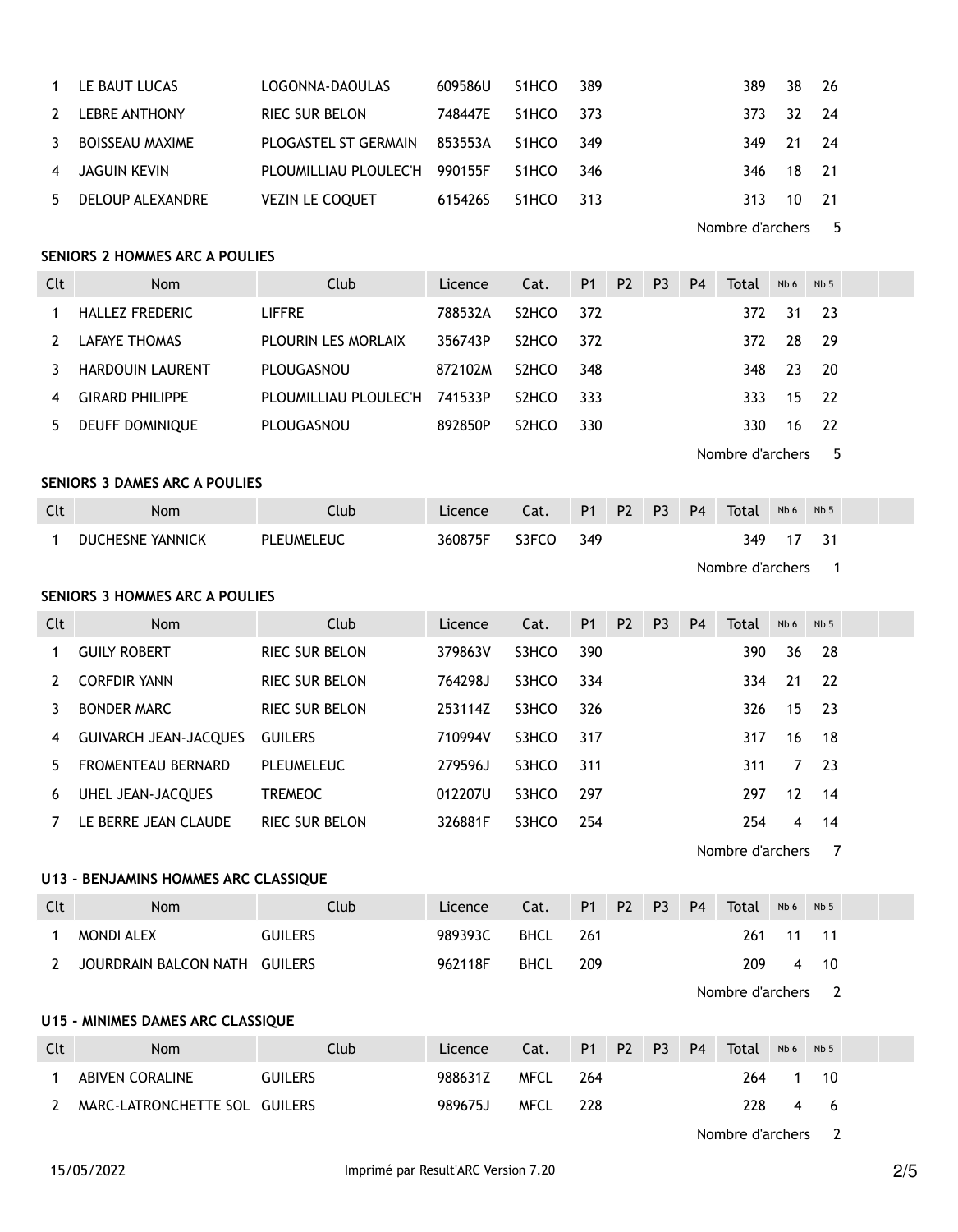|             | U15 - MINIMES HOMMES ARC CLASSIQUE        |                               |         |             |                |                |                |                |                  |                |                 |  |
|-------------|-------------------------------------------|-------------------------------|---------|-------------|----------------|----------------|----------------|----------------|------------------|----------------|-----------------|--|
| Clt         | <b>Nom</b>                                | Club                          | Licence | Cat.        | P <sub>1</sub> | P <sub>2</sub> | P <sub>3</sub> | <b>P4</b>      | Total            | Nb 6           | Nb 5            |  |
| $\mathbf 1$ | <b>GOUDIN MATHYS</b>                      | <b>GUILERS</b>                | 9228215 | <b>MHCL</b> | 277            |                |                |                | 277              | 8              | 10              |  |
|             |                                           |                               |         |             |                |                |                |                | Nombre d'archers |                | $\mathbf{1}$    |  |
|             | U18 - CADETTES DAMES ARC CLASSIQUE        |                               |         |             |                |                |                |                |                  |                |                 |  |
| Clt         | Nom                                       | Club                          | Licence | Cat.        | P <sub>1</sub> | P <sub>2</sub> | P <sub>3</sub> | P <sub>4</sub> | Total            | Nb 6           | Nb 5            |  |
| $\mathbf 1$ | <b>WEBER SEGARRA ANNA</b>                 | <b>GUILERS</b>                | 989380N | <b>CFCL</b> | 321            |                |                |                | 321              | 15             | 22              |  |
| 2           | LESCOP PAULINE                            | <b>GUILERS</b>                | 922835G | <b>CFCL</b> | 242            |                |                |                | 242              | 9              | $\overline{7}$  |  |
|             |                                           |                               |         |             |                |                |                |                | Nombre d'archers |                | $\overline{2}$  |  |
|             | <b>U18 - CADETS HOMMES ARC CLASSIQUE</b>  |                               |         |             |                |                |                |                |                  |                |                 |  |
| Clt         | <b>Nom</b>                                | Club                          | Licence | Cat.        | <b>P1</b>      | <b>P2</b>      | P <sub>3</sub> | <b>P4</b>      | Total            | Nb 6           | Nb <sub>5</sub> |  |
| 1           | LE VELLY EWEN                             | <b>GUILERS</b>                | 899439B | <b>CHCL</b> | 311            |                |                |                | 311              | 11             | 23              |  |
| 2           | ROCHETTE NONNA                            | PLOGASTEL ST GERMAIN          | 918466H | <b>CHCL</b> | 301            |                |                |                | 301              | 12             | 16              |  |
| 3           | <b>RUELLOT YANN</b>                       | <b>GUILERS</b>                | 922859H | <b>CHCL</b> | 286            |                |                |                | 286              | 12             | 19              |  |
| 4           | PERIOU MATHÉO                             | PLOUGASNOU                    | 892876T | <b>CHCL</b> | 213            |                |                |                | 213              | 3              | $\overline{7}$  |  |
|             |                                           |                               |         |             |                |                |                |                | Nombre d'archers |                | 4               |  |
|             | <b>U21 - JUNIORS DAMES ARC CLASSIQUE</b>  |                               |         |             |                |                |                |                |                  |                |                 |  |
| Clt         | Nom                                       | Club                          | Licence | Cat.        | <b>P1</b>      | P <sub>2</sub> | P <sub>3</sub> | <b>P4</b>      | <b>Total</b>     | Nb 6           | Nb <sub>5</sub> |  |
| $\mathbf 1$ | AME CAROLINE                              | PLOUMILLIAU PLOULEC'H 872947F |         | <b>JFCL</b> | 128            |                |                |                | 128              |                | 4               |  |
|             |                                           |                               |         |             |                |                |                |                | Nombre d'archers |                | $\mathbf{1}$    |  |
|             | <b>U21 - JUNIORS HOMMES ARC CLASSIQUE</b> |                               |         |             |                |                |                |                |                  |                |                 |  |
| Clt         | <b>Nom</b>                                | Club                          | Licence | Cat.        | <b>P1</b>      | P <sub>2</sub> | P <sub>3</sub> | P <sub>4</sub> | Total            | Nb 6           | Nb <sub>5</sub> |  |
| 1           | <b>GERMAIN EVAN</b>                       | PLOURIN LES MORLAIX           | 900606V | <b>JHCL</b> | 288            |                |                |                | 288              | 9              | 13              |  |
|             |                                           |                               |         |             |                |                |                |                | Nombre d'archers |                | $\overline{1}$  |  |
|             | SENIORS 1 DAMES ARC CLASSIQUE             |                               |         |             |                |                |                |                |                  |                |                 |  |
| Clt         | Nom                                       | Club                          | Licence | Cat.        | P <sub>1</sub> | P <sub>2</sub> | P <sub>3</sub> | P4             | Total            | Nb 6           | Nb <sub>5</sub> |  |
| 1           | ROGER SONIA                               | PLOURIN LES MORLAIX           | 400274F | S1FCL       | 233            |                |                |                | 233              | 3              | 11              |  |
| 2           | <b>HOGUIN LISE</b>                        | <b>LIFFRE</b>                 | 699083Y | S1FCL       | 212            |                |                |                | 212              | 6              | 6               |  |
|             |                                           |                               |         |             |                |                |                |                | Nombre d'archers |                | $\overline{2}$  |  |
|             | SENIORS 1 HOMMES ARC CLASSIQUE            |                               |         |             |                |                |                |                |                  |                |                 |  |
| Clt         | Nom                                       | Club                          | Licence | Cat.        | <b>P1</b>      | P <sub>2</sub> | P <sub>3</sub> | <b>P4</b>      | Total            | Nb 6           | Nb <sub>5</sub> |  |
| 1           | <b>COUCHOURON KEVIN</b>                   | LOGONNA-DAOULAS               | 367135K | S1HCL       | 295            |                |                |                | 295              | $\overline{7}$ | 20              |  |
| 2           | PLUCHON ADRIEN                            | <b>ST RENAN</b>               | 024252L | S1HCL       | 259            |                |                |                | 259              | 5              | 17              |  |
| 3           | LE SOURN CYRIL                            | <b>CLEGUEREC</b>              | 402066D | S1HCL       | 253            |                |                |                | 253              | 4              | 14              |  |
| 4           | <b>LAURENT ROMAIN</b>                     | RIEC SUR BELON                | 770949N | S1HCL       | 242            |                |                |                | 242              | 4              | 9               |  |
|             |                                           |                               |         |             |                |                |                |                | Nombre d'archers |                | 4               |  |
|             | SENIORS 2 DAMES ARC CLASSIQUE             |                               |         |             |                |                |                |                |                  |                |                 |  |
| Clt         | Nom                                       | Club                          | Licence | Cat.        | P1             | P <sub>2</sub> | P <sub>3</sub> | P <sub>4</sub> | Total            | Nb 6           | Nb <sub>5</sub> |  |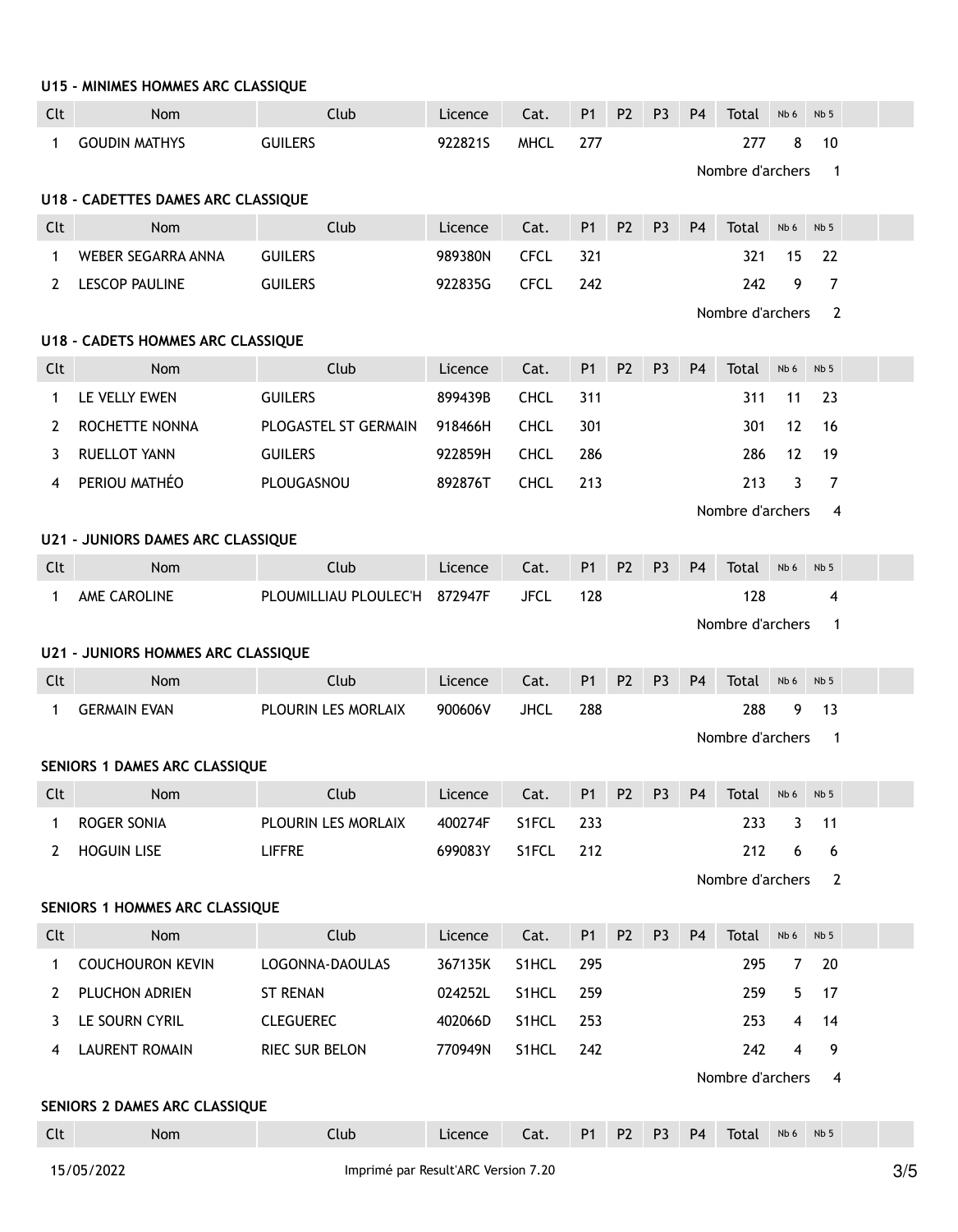| $\overline{1}$ | GIRARD SANDRINE    | PLOUMILLIAU PLOULEC'H 675214D |               | S2FCL 213 |       | 213 2 5  |  |
|----------------|--------------------|-------------------------------|---------------|-----------|-------|----------|--|
|                | 2 STEPHANT VALERIE | <b>CONCARNEAU</b>             | 819639M       | - S2FCL   | - 205 | 205 36 4 |  |
|                | 3 LECLERCO SOPHIE  | <b>OUIMPER</b>                | 907740Z S2FCL |           | 189   | 189 3 3  |  |

Nombre d'archers 3

#### **SENIORS 2 HOMMES ARC CLASSIQUE**

| Clt | <b>Nom</b>                | Club                  | Licence | Cat.               | <b>P1</b>        | P <sub>2</sub> | P <sub>3</sub> | <b>P4</b> | Total | Nb 6 | Nb <sub>5</sub> |  |
|-----|---------------------------|-----------------------|---------|--------------------|------------------|----------------|----------------|-----------|-------|------|-----------------|--|
|     | <b>GUIRIEC GILLES</b>     | <b>RIEC SUR BELON</b> | 637083G | S <sub>2</sub> HCL | 281              |                |                |           | 281   | 5.   | -17             |  |
|     | <b>DELOUP ALAIN</b>       | PLOGASTEL ST GERMAIN  | 674029R | S <sub>2</sub> HCL | 269              |                |                |           | 269   | 10   | 9               |  |
|     | LIGER LUDOVIC             | <b>RIEC SUR BELON</b> | 592693G | S <sub>2</sub> HCL | 258              |                |                |           | 258   |      | 14              |  |
| 4   | CALVEZ ERIC               | <b>RENNES CIE</b>     | 237362C | S <sub>2</sub> HCL | 256              |                |                |           | 256   | 6    | 5               |  |
| 5.  | DELALANDE JEAN MARC       | LOGONNA-DAOULAS       | 931012V | S <sub>2</sub> HCL | 249              |                |                |           | 249   |      | 7               |  |
| 6   | <b>CLOCHON CHRISTOPHE</b> | <b>GUILERS</b>        | 869255T | S <sub>2</sub> HCL | 244              |                |                |           | 244   | 2    | -9              |  |
|     |                           |                       |         |                    | Nombre d'archers |                |                |           |       |      | 6               |  |

#### **SENIORS 3 HOMMES ARC CLASSIQUE**

| Clt | <b>Nom</b>             | Club           | Licence | Cat.        |      | P1 P2 P3 | <b>P4</b> | Total | Nb 6 | Nb <sub>5</sub> |  |
|-----|------------------------|----------------|---------|-------------|------|----------|-----------|-------|------|-----------------|--|
|     | SONNIC MARTIAL         | <b>VANNES</b>  | 232567R | S3HCL       | -240 |          |           | 240   |      | 3 12            |  |
|     | <b>GLOANEC PATRICK</b> | <b>OUIMPER</b> | 890421Z | S3HCL 237   |      |          |           | 237   |      | 5 8             |  |
|     | GUILLOU GEORGES        | CONCARNEAU     | 014701E | $S3HCL$ 223 |      |          |           | 223   |      | -10             |  |

Nombre d'archers 3

### Clt Nom Club Licence Cat. P1 P2 P3 P4 Total Nb6 Nb5 1 LE BAUT CHRISTIAN LOGONNA-DAOULAS 316058S S3HAD 170 170 3 2 LE ROUX PIERRE GUILERS 710995W S3HAD 168 168 2 6 Nombre d'archers 2

#### **FIRST BB/CL/AD FEMME**

**HOMMES LONGBOW**

| Clt | Nom                  | Club           | Licence | Cat.               | <b>P1</b> | P2 P3 | <b>P4</b> | Total              | Nb 6 | Nb <sub>5</sub> |  |
|-----|----------------------|----------------|---------|--------------------|-----------|-------|-----------|--------------------|------|-----------------|--|
|     | <b>GOUDIN AUDREY</b> | <b>GUILERS</b> | 962107U | S <sub>2</sub> FCL | - 273     |       |           | 273                | 10   | 8               |  |
|     |                      |                |         |                    |           |       |           | Nombre d'archers 1 |      |                 |  |

### **FIRST BB/CL/AD HOMME**

| Clt                    | <b>Nom</b>    | Club                  | Licence | Cat.        | P <sub>1</sub> | P2 P3 |                  | <b>P4</b> | Total | Nb <sub>6</sub> | Nb <sub>5</sub> |  |  |
|------------------------|---------------|-----------------------|---------|-------------|----------------|-------|------------------|-----------|-------|-----------------|-----------------|--|--|
|                        | KRAMP LÉOPOLD | <b>RIEC SUR BELON</b> | 975060Y | <b>MHCL</b> | 271            |       |                  |           | 271   | 10              | - 12            |  |  |
|                        |               |                       |         |             |                |       | Nombre d'archers |           |       |                 |                 |  |  |
| <b>FIRST CO FEMMES</b> |               |                       |         |             |                |       |                  |           |       |                 |                 |  |  |

## Clt Nom Club Licence Cat. P1 P2 P3 P4 Total Nb6 Nb5 1 CHATARD CELINE PLOUGASNOU 978551T S2FCO 254 254 7 12

Nombre d'archers 1